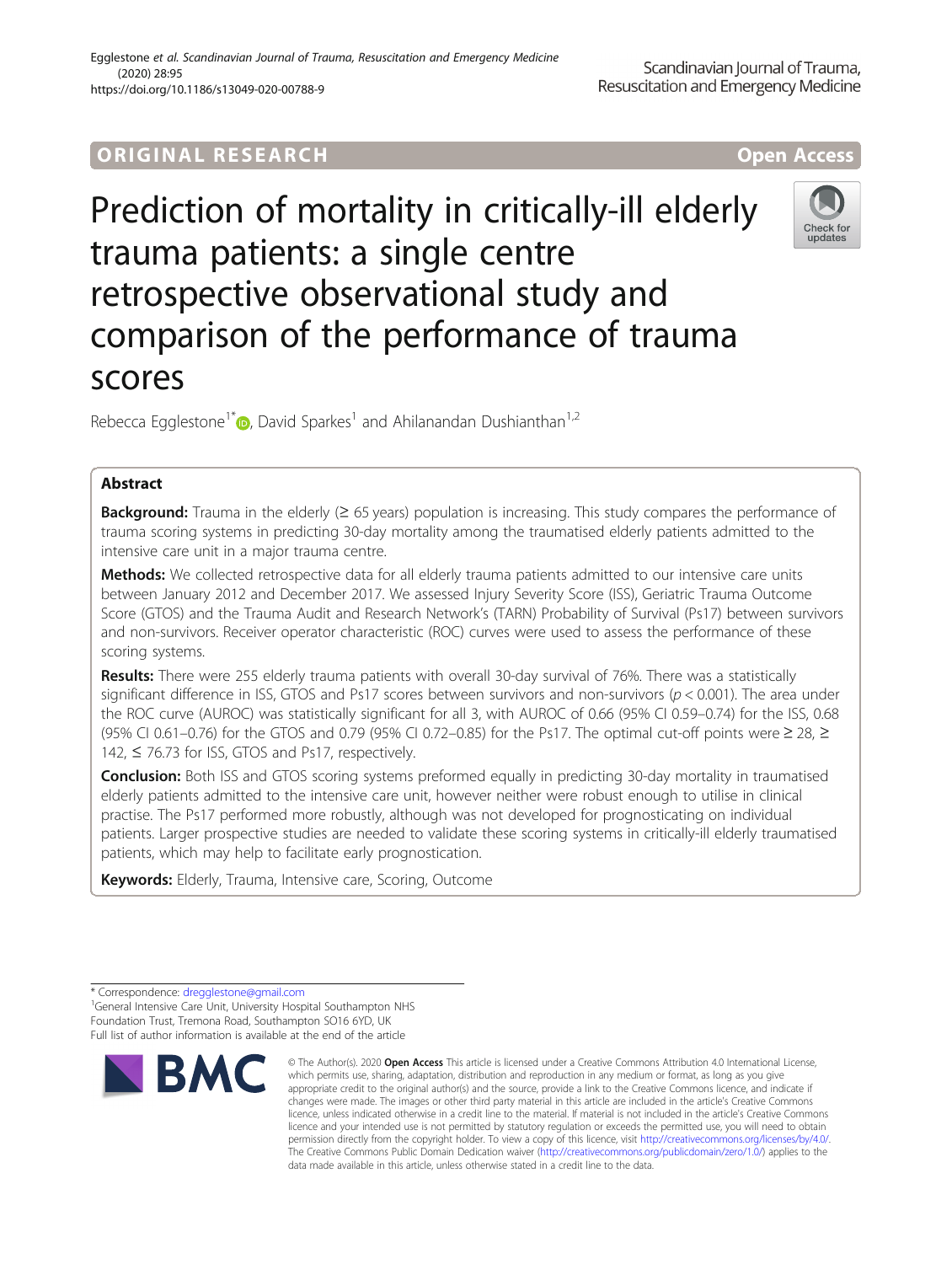## Background

The population demographics of trauma patients are shifting, with admissions of increasingly older ( $\geq 65$ ) years) and frail patients with multiple comorbidities [\[1](#page-6-0)]. As the population continues to age, this trend is set to continue. Older patients with severe injuries are at risk of more adverse outcomes when compared with younger patients, even where injury patterns are similar  $[2-5]$  $[2-5]$  $[2-5]$  $[2-5]$ . Critically-injured elderly trauma patients admitted to the intensive care unit (ICU) are particularly vulnerable with increased risk of hospital mortality or discharge to a supported care facility or nursing home  $[6]$ .

Although generic intensive care-based scoring systems such as the Acute Physiology and Chronic Health Evaluation (APACHE) score are frequently used for risk stratification of critically ill patients, they are not specific for quantitative prognostication after severe traumatic injury. Several trauma-based scoring systems exist, such as the Injury Severity Score [[7\]](#page-6-0) (ISS), the Trauma and Injury Severity Score [[8\]](#page-6-0) (TRISS) and the more recent agespecific scoring system, the geriatric trauma outcome score (GTOS) [[9\]](#page-6-0). However, none of these trauma scores have been tried and validated in the cohort of criticallyill, severely traumatised elderly patients.

We, therefore, performed a retrospective cohort study to investigate the outcome of all elderly trauma patients admitted to our intensive care unit and evaluated the performance of each scoring system in predicting mortality. Given the age-specific nature of the GTOS, we hypothesise that it would out-perform the TRISS and ISS scoring systems in our critically-ill, elderly patients. Furthermore, the Trauma Audit and Research Network (TARN) have developed a prediction model to calculate the probability of survival (Ps17) for all patients entered into the trauma database  $[10]$  $[10]$ . It has not been validated for prognostication in the individual patient, but it has been included to see how this prediction model performed, compared with the scoring systems. Appropriate early prognostication may help with patient and family centred goal-setting, enabling an objective clinical decision-making process to minimise suffering and reduce inappropriate interventions.

#### Methods

This is a retrospective study of all trauma patients aged 65 years and above admitted to the University Hospital Southampton Hospital NHS Foundation Trust from January 2012 through to December 2017. This information was obtained from the trauma databases and included pre-calculated ISS and Ps17 scores. The Ps17 was the version of TARN's probability of survival score in use during the study period. We were unable to calculate TRISS scores for many of our patients due to lack of relevant clinical details, especially physiological data, and

as a result, we have not pursued the use of this score. Additional clinical details were obtained from all available electronic hospital databases. This study was part of a larger retrospective cohort study (CRIT-CO) and had the approval of local research and development (R&D) and National Health Research Authority (HRA).

GTOS was calculated using the formula:  $age + (2.5 x)$ ISS) + 22 (if packed red blood cells (PRBCs) were given during the first 24 h). This value can then be converted to percentage mortality using the nomogram as published by the original authors [[9\]](#page-6-0), or using an online calculator [[11\]](#page-6-0). The Ps17 estimates a probability of survival instead of the probability of mortality. Table 1 summarises the components of each of the scoring systems.

Histograms for age, ISS, GTOS and Ps17 were all visually inspected and found not to be consistent with a normal distribution. Therefore, median and interquartile range (IQR) were used to describe the data, but mean and standard deviation have been included for completeness. Comparisons of age, ISS, GTOS and Ps17 of survivors vs non-survivors were carried out using the Mann-Whitney U test. Receiver operating characteristic (ROC) curves were then used to assess the performance of ISS, GTOS and the Ps17 for mortality prediction and age has been included for comparison. The optimal cut-off point for the prediction of mortality was obtained from the ROC curve using the Youden Index (Sensitivity + Specificity). Statistical analysis was carried out using MedCalc (version 19.4.0), SPSS (version 24) and Excel (version 16.36).

Table 1 Variable components of trauma scoring systems

| Scoring system | Variable components of the scoring systems                                                                                                                                              |  |  |
|----------------|-----------------------------------------------------------------------------------------------------------------------------------------------------------------------------------------|--|--|
| <b>GTOS</b>    | Age                                                                                                                                                                                     |  |  |
|                | ISS.                                                                                                                                                                                    |  |  |
|                | Blood transfusion within 24 h                                                                                                                                                           |  |  |
| <b>ISS</b>     | AIS score (1 - minor; 2 - moderate; 3 -<br>serious; 4 - severe; 5 - critical; 6 -<br>unsurvivable) given to 6 body regions<br>(head, face, chest, abdomen, extremities<br>and external) |  |  |
| <b>TRISS</b>   | ISS                                                                                                                                                                                     |  |  |
|                | SBP, respiratory rate, GCS                                                                                                                                                              |  |  |
|                | Age (older or younger than 54)                                                                                                                                                          |  |  |
|                | Blunt or penetrating mechanism                                                                                                                                                          |  |  |
| Ps17           | ISS                                                                                                                                                                                     |  |  |
|                | Age, Gender, GCS, Intubation                                                                                                                                                            |  |  |
|                | Pre-existing medical conditions<br>(Modified Charlson Index)                                                                                                                            |  |  |

AIS abbreviated injury scale; GCS Glasgow coma scale; GTOS geriatric trauma outcome score; ISS injury severity score; PRBCs packed red blood cells; Ps17 Probability of survival score; TRISS trauma injury severity score; SBP systolic blood pressure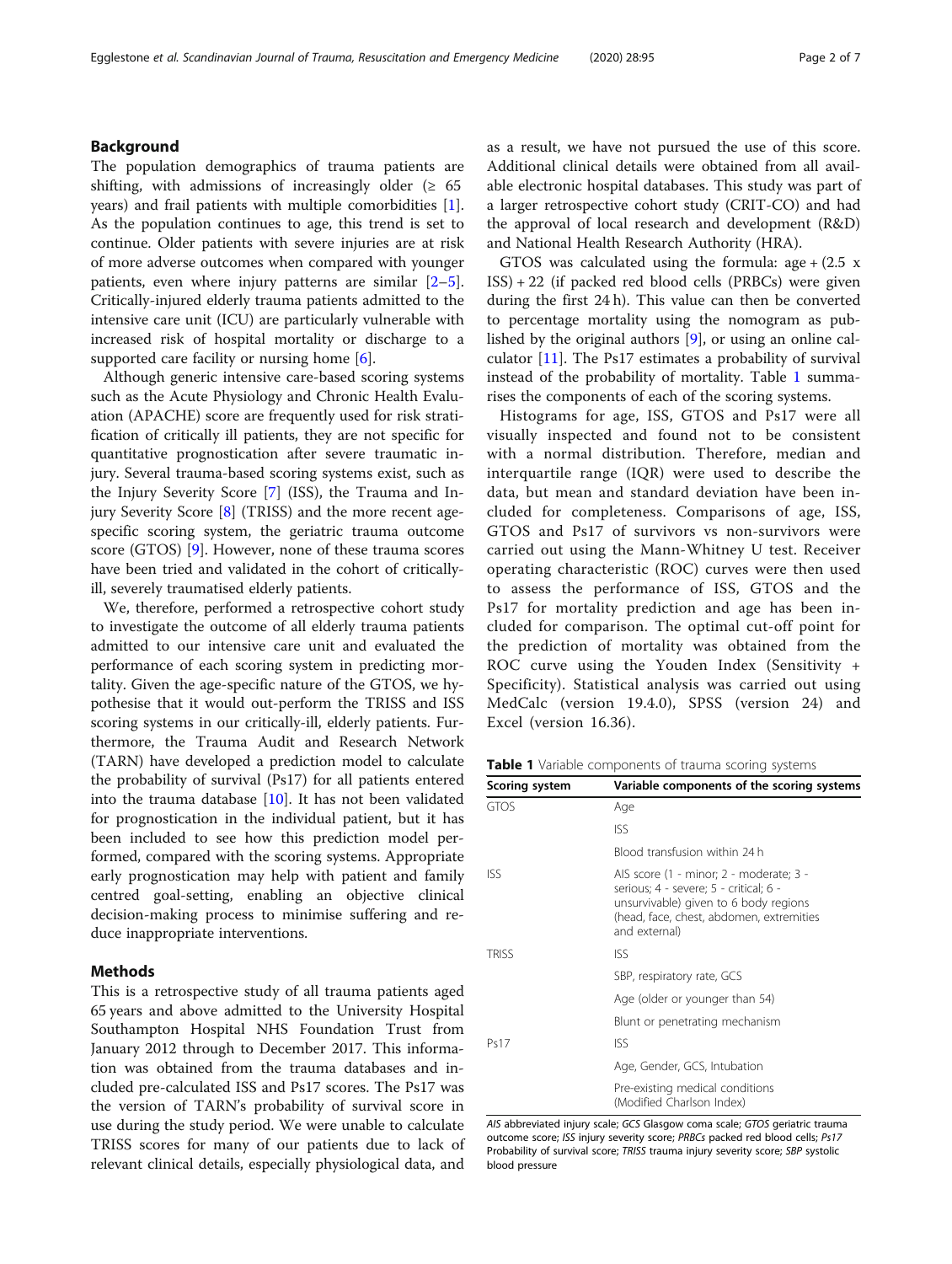## Results

There were 714 elderly trauma patients hospitalised to our major trauma centre between January 2012 and December 2017. Of these, 255 required intensive care admission to either the general (GICU) or neuro-intensive care (NITU) units. Sixteen patients did not survive beyond the emergency department (Fig. 1).

Of those admitted to the intensive care units, 67%  $(n = 171)$  were male with a median age of 74 years (range 65–95 years). We divided these patients into two groups; 193 survivors (76%) and 62 non -survivors (24%), reflecting on the 30-day survival rate. The most common mechanism of injury was vehicular incident (54%), followed by fall from  $> 2$  m (36%). The most commonly injured body region was head (40%), followed by multiple regions (19%). Most of these patients had medical comorbidities (86%), which included: hypertension (38%), ischaemic heart disease (29%), chronic obstructive pulmonary disease/asthma (18%) and diabetes mellitus (11%). A summary of patient demographics and injury mechanisms are presented in Table [2.](#page-3-0)

Outcome data was collected at hospital discharge, or 30-days if still an inpatient. ICU and 30-day survival rates were 88 and 76% respectively. Survivors tended to be younger with a lower ISS score and head injury rate. The median ICU and hospital stay for the survivors was 5 days (range 1–42) and 16 days (range 1–362) respectively. The median time to death from admission to ICU was 2 days and death following intensive care discharge was 1 day (range 1–12 days). Overall outcome data (mortality and neurological outcome defined by Glasgow Outcome Scale (GOS)) was known for 230 patients. Thirty-eight per cent had an unfavourable outcome, which included death or severe neurological disability and the rest had a favourable outcome, which is considered survival with a moderate neurological disability or good functional recovery according to the measured GOS at discharge. The discharge disposition in most cases was to another acute hospital (48%) followed by home (25%), rehabilitation facility (20%), nursing home (4%) and other institutes (3%).

We compared the ISS and GTOS scoring systems, and the Ps17 prediction model for their performance in predicting hospital mortality, in severely injured elderly patients admitted to the intensive care unit. Compared with survivors, the non-survivor group was older and had significantly higher ISS and GTOS scores, and significantly lower Ps17 scores (Table [3](#page-4-0)). The AUROC (Fig. [2](#page-4-0)) was statistically significant for all 3 of the scoring systems (Table [4](#page-5-0)). Age was a poor predictor of mortality, with an AUROC of 0.60 (95% confidence interval (CI) 0.536–0.662) (Fig. [2](#page-4-0)). Using the Ps17 we also compared predicted survival with our observed survival (Fig. [3](#page-5-0)). The observed survival rate closely matched the expected survival rate in all age ranges except in those aged ≥90 where observed survival was less than expected.

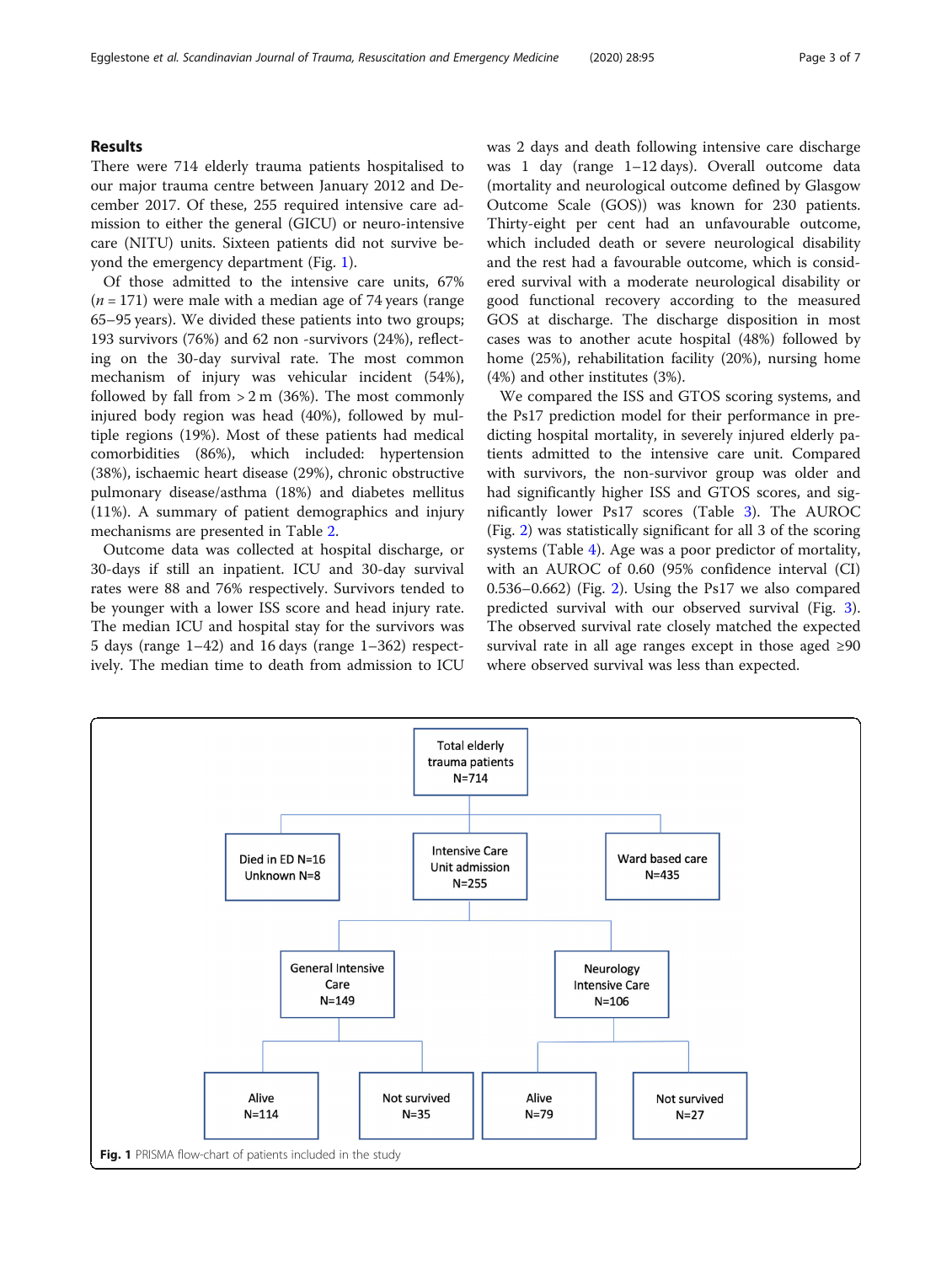| Variable                          | All patients ( $n = 255$ ) | Survivors ( $n = 193$ ) | Non-survivors ( $n = 62$ ) |  |
|-----------------------------------|----------------------------|-------------------------|----------------------------|--|
| Age, years                        |                            |                         |                            |  |
| Median (IQR)                      | 74 (69-80)                 | 73 (69-79)              | $77(71 - 84)$              |  |
| $65 - 74$                         | 135 (52.9%)                | 109 (56.5%)             | 26 (41.9%)                 |  |
| $75 - 84$                         | 90 (35.3%)                 | 66 (34.2%)              | 24 (38.7%)                 |  |
| $85 - 94$                         | 29 (11.4%)                 | 17 (8.8%)               | 12 (19.4%)                 |  |
| > 95                              | $1(0.4\%)$                 | $1(0.5\%)$              | $\mathbf 0$                |  |
| Gender                            |                            |                         |                            |  |
| Female                            | 84 (32.9%)                 | 69 (35.8%)              | 15 (24.2%)                 |  |
| Male                              | 171 (67.1%)                | 124 (64.2%)             | 47 (75.8%)                 |  |
| Co-morbidity                      |                            |                         |                            |  |
| Any                               | 219 (85.9%)                | 167 (86.5%)             | 52 (83.9%)                 |  |
| Hypertension                      | 98 (38.4%)                 | 79 (40.9%)              | 19 (30.6%)                 |  |
| Heart disease                     | 75 (29.4%)                 | 59 (30.6%)              | 16 (25.8%)                 |  |
| Asthma/COPD                       | 47 (18.4%)                 | 32 (16.6%)              | 15 (24.2%)                 |  |
| Diabetes                          | 28 (11.0%)                 | 21 (10.9%)              | 7 (11.3%)                  |  |
| CVA/TIA                           | 24 (9.4%)                  | 18 (9.3%)               | 6(9.7%)                    |  |
| Mechanism of injury               |                            |                         |                            |  |
| Vehicle incident                  | 138 (54.1%)                | 103 (53.4%)             | 35 (56.5%)                 |  |
| Fall > 2 m                        | 92 (36.1%)                 | 71 (36.8%)              | 21 (33.9%)                 |  |
| Stabbing                          | 8 (3.1%)                   | 7(3.6%)                 | $1(1.6\%)$                 |  |
| Blow(s)                           | 8 (3.1%)                   | 7(3.6%)                 | $1(1.6\%)$                 |  |
| Other                             | 9(3.5%)                    | 5(2.6%)                 | 4 (6.5%)                   |  |
| Most severely injured body region |                            |                         |                            |  |
| Head                              | 102 (40.0%)                | 72 (37.3%)              | 30 (48.4%)                 |  |
| Multiple                          | 48 (18.8%)                 | 38 (19.7%)              | 10 (16.1%)                 |  |
| Chest                             | 46 (18.0%)                 | 36 (18.7%)              | 10 (16.1%)                 |  |
| Limbs                             | 23 (9.0%)                  | 19 (9.8%)               | 4 (6.5%)                   |  |
| Spine                             | 21 (8.2%)                  | 18 (9.3%)               | $3(4.8\%)$                 |  |
| Abdo                              | 10 (3.9%)                  | 9 (4.7%)                | $1(1.6\%)$                 |  |
| Other                             | 4(1.6%)                    | $\mathbf 0$             | 4 (6.5%)                   |  |
| Face                              | $1(0.4\%)$                 | $1(0.5\%)$              | $\mathsf{O}\xspace$        |  |
| Length of stay                    |                            |                         |                            |  |
| Median (IQR)                      |                            |                         |                            |  |
| Intensive care                    | $5(2-10)$                  | $5(2-12)$               | $2(1-5)$                   |  |
| Hospital                          | $13(6-24)$                 | $16(9 - 30)$            | $3.5(1-8)$                 |  |

<span id="page-3-0"></span>Table 2 Patient demographics and injury characteristics for survivors and non-survivors

COPD Chronic obstructive pulmonary disease; CVA cerebrovascular accident; IQR interquartile range; ISS Injury Severity Score; TIA transient ischaemic attack

## Discussion

Severe trauma in elderly population imposes a significant health care burden and is associated with substantial morbidity and mortality [\[2](#page-6-0), [3,](#page-6-0) [5\]](#page-6-0). Specific studies investigating the clinical outcomes of such patients in the intensive care setting are lacking. There were 255 trauma patients aged  $\geq 65$  years old admitted to our intensive care units, representing 36% of all elderly trauma patients admitted to our hospital during the 6 years. This proportion is slightly higher than the recently published United Kingdom (UK) National Trauma data, where just over a quarter of all trauma patients, regardless of their age, were admitted to either an ICU or high dependency facility [[12](#page-6-0)]. However, our ICU admission rate was very similar to a large retrospective observational study of elderly trauma patients [[13](#page-6-0)].

Intensive care unit outcomes of traumatic elderly patients are rarely reported. This study confirms that even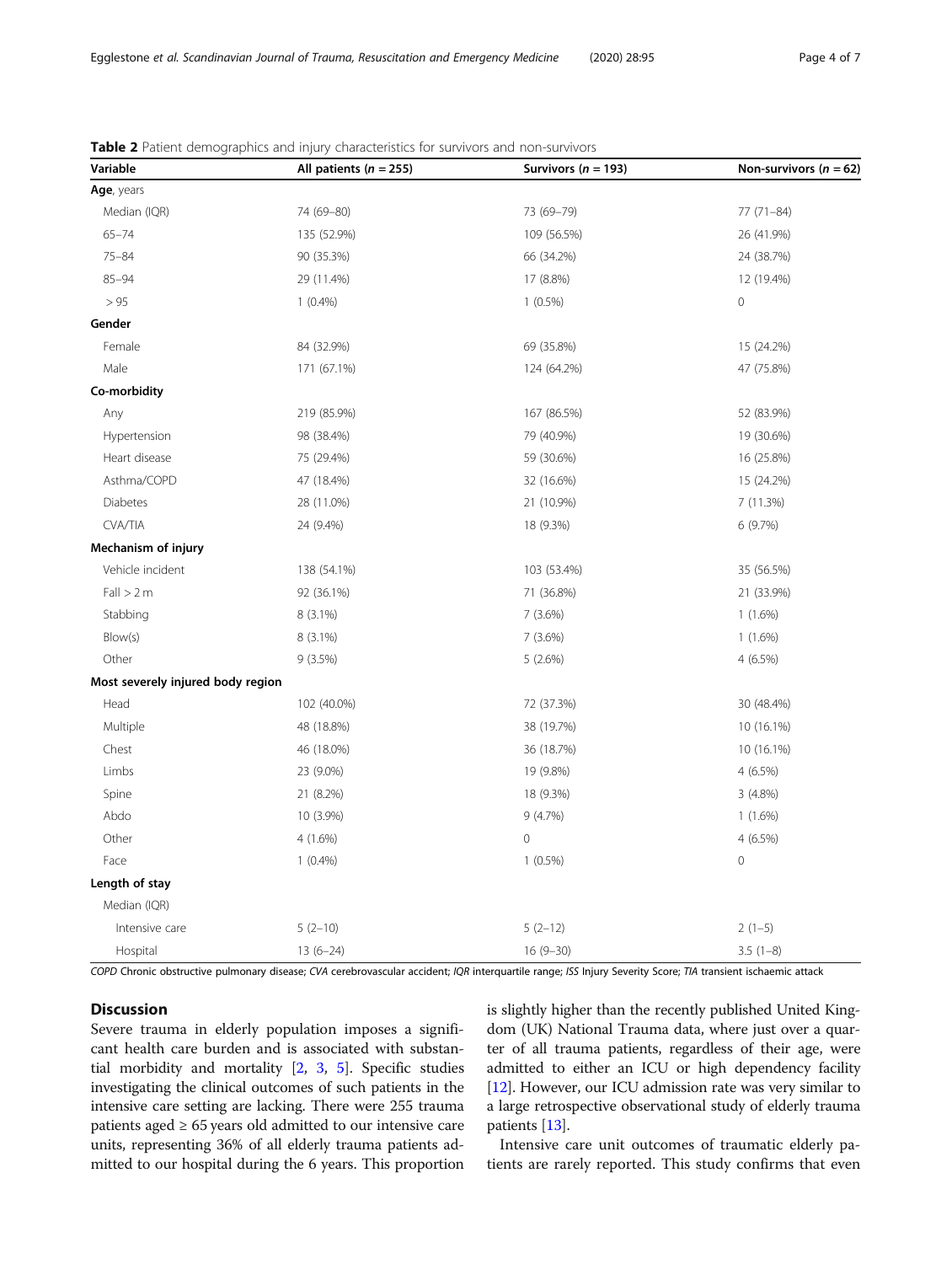|               | Survivors ( $n = 193$ ) | Non-survivors $(n = 62)$ | Total $(n = 255)$ | P-value (Mann-Whitney) |
|---------------|-------------------------|--------------------------|-------------------|------------------------|
| Age, years    |                         |                          |                   |                        |
| Mean $\pm$ SD | $74.3 \pm 6.7$          | $77.3 \pm 8.1$           | $75.0 + 7.14$     | 0.014                  |
| Median, (IQR) | 73 (69-79)              | $77(71 - 84)$            | 74 (69-80)        |                        |
| <b>ISS</b>    |                         |                          |                   |                        |
| Mean $\pm$ SD | $24.8 \pm 11.96$        | $31.7 \pm 12.5$          | $26.4 \pm 12.4$   | 0.000                  |
| Median, (IQR) | $25(17-30)$             | 29.5 (24-38)             | $25(17-34)$       |                        |
| <b>GTOS</b>   |                         |                          |                   |                        |
| Mean $\pm$ SD | $141.7 \pm 33.5$        | $164.6 \pm 35.6$         | $147.2 \pm 35.3$  | 0.000                  |
| Median, (IQR) | 139 (120-161)           | 158.5 (140-183)          | 143 (125-167)     |                        |
| <b>Ps17</b>   | $(n = 185)$             | $(n=62)$                 | $(n = 247)$       |                        |
| Mean $\pm$ SD | $76.4 \pm 23.6$         | $44.3 \pm 31.3$          | $68.3 \pm 29.2$   | 0.000                  |
| Median, (IQR) | 85.67 (66-93)           | 40.04 (14-73)            | 81.29 (49-92)     |                        |

<span id="page-4-0"></span>Table 3 Summary Statistics of Survivors and non-Survivors for Age, ISS, GTOS and Ps17 Scores

ISS Injury severity score; GTOS Geriatric trauma outcome score; IQR interquartile range; Ps17 Probability of survival; SD standard deviation. P value reflects comparison between survivors and non-survivors

within the defined elderly cohort, older age is associated with increased mortality. Each additional decade showed an increment in 30-day mortality, where ages 65–74, 75–84,  $\geq$  85 were associated with a mortality of 19, 29 and 40% respectively. Our overall ICU and 30-day mortality were 12 and 24% respectively. A larger multicentre Spanish study of elderly trauma patients admitted to ICU with a median ISS score of 21, demonstrated an ICU mortality of 22 and 30% for patients aged 66–75 years and over 75 years, respectively [\[14](#page-6-0)]. Similarly, an American observational study of slightly younger patients with trauma (aged 55 and older) admitted to a surgical intensive care unit had a 28-day in-hospital mortality of 18% [[15\]](#page-6-0). In general, our findings are comparable to those internationally published outcome data on elderly trauma ICU patients.

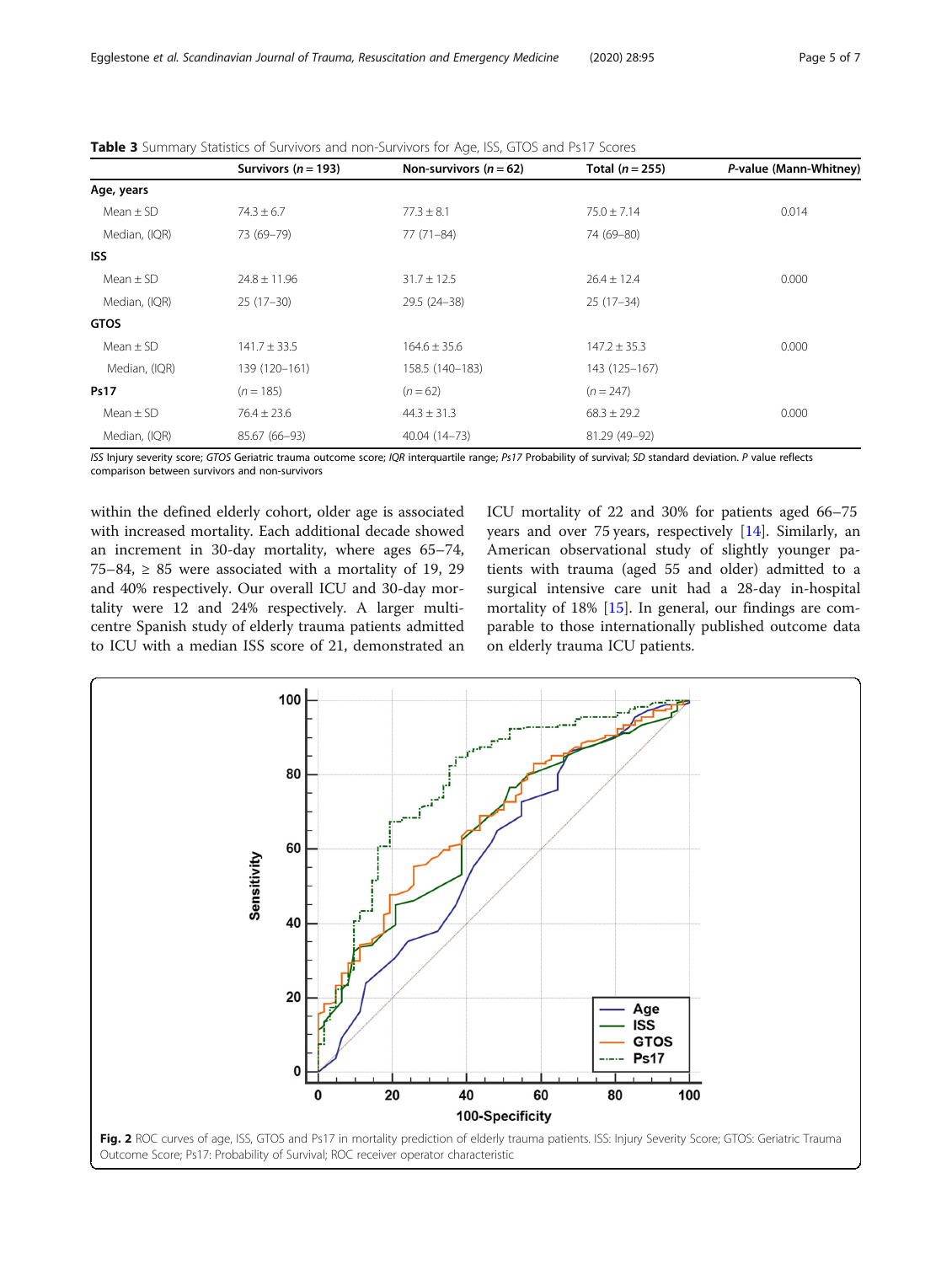<span id="page-5-0"></span>Table 4 Comparison of AUROC and cut-off values for ISS, GTOS and Ps17

|                  |      |                    | Score AUROC 95% CI Specificity (%) Sensitivity (%) Cut-off |        |
|------------------|------|--------------------|------------------------------------------------------------|--------|
| ISS I            | 0.66 | 0.59-0.74 62.5     | 613                                                        | > 28   |
| <b>GTOS</b> 0.68 |      | $0.61 - 0.76$ 54.9 | 742                                                        | >14225 |
| $Ps17 \t0.79$    |      | $0.72 - 0.85$ 67.4 | 80.6                                                       | ≤76.73 |

AUROC area under receiver operator curve; CI confidence interval; ISS injury severity score; GTOS elderly trauma outcome score; Ps17 probability of survival

In our study, both the ISS and GTOS trauma scoring systems were predictive of mortality, with the AUROC being very similar at 0.66 and 0.68, respectively. Our AUROC for GTOS was much lower than the original publication and the follow-up validation study, where AUROC was 0.82 (95% CI 0.807–0.831) and 0.86 (95% CI 0.857–0.867), respectively [\[9,](#page-6-0) [16\]](#page-6-0). Several factors could account for this variation including differences in the patient population (general vs critically ill), validation sample size, and the availability of regional trauma services. By comparison, our patients were a subset of patients who were critically injured, with a higher ISS and had already survived from admission to intensive care. To the best of our knowledge, there are no other studies specifically looking at the use of scoring systems in this subset of elderly trauma patients.

The ISS is purely an anatomical scoring system [\[8](#page-6-0)], lacking the inclusion of physiological variables, age or underlying comorbidities, and although the AUROC was statistically significant, it lacked robust association. This finding is in line with a previous work, which has also demonstrated that the ability of the ISS to predict mortality in patients aged 65 and over is poor [\[17](#page-6-0)].

Therefore, neither the ISS or GTOS were robust enough to be helpful with ongoing individualised decisionmaking process in our intensive care setting. The Ps17, despite its better performance, with an AUROC of 0.79, is not designed as a prognosticative scoring system to guide decision making in individual patients. In our cohort, the Ps17 overestimated survival in the 90+ age range. This group included only 8 patients and is therefore too small to draw further conclusion as to why this was the case.

The limitations of this study include that this was an observational study relying on retrospective data collection from existing databases. Moreover, this study was conducted in a single major trauma centre and may not reflect the practices from other centres or be transferable to other trauma units worldwide. As a major trauma centre most of our patients were transferred from other areas. Consequently, we were not able to assess their longer-term mortality outcomes and discharge destination beyond 30 days. Given the retrospective nature of this study, our data set is not entirely exhaustive or comprehensive as some patients, despite their severity of trauma, may not have been admitted to the intensive care unit due to various reasons including prior established limitations of care. We had hoped to calculate the TRISS score to determine its utility in this population, however, the lack of complete physiological data set precluded us from doing so, with physiological variables most likely to be missing from the most critically ill. This problem is not unique to this dataset  $[18]$  $[18]$ .

Larger, prospective, multicentre studies are needed to evaluate the utility of trauma scoring systems for the